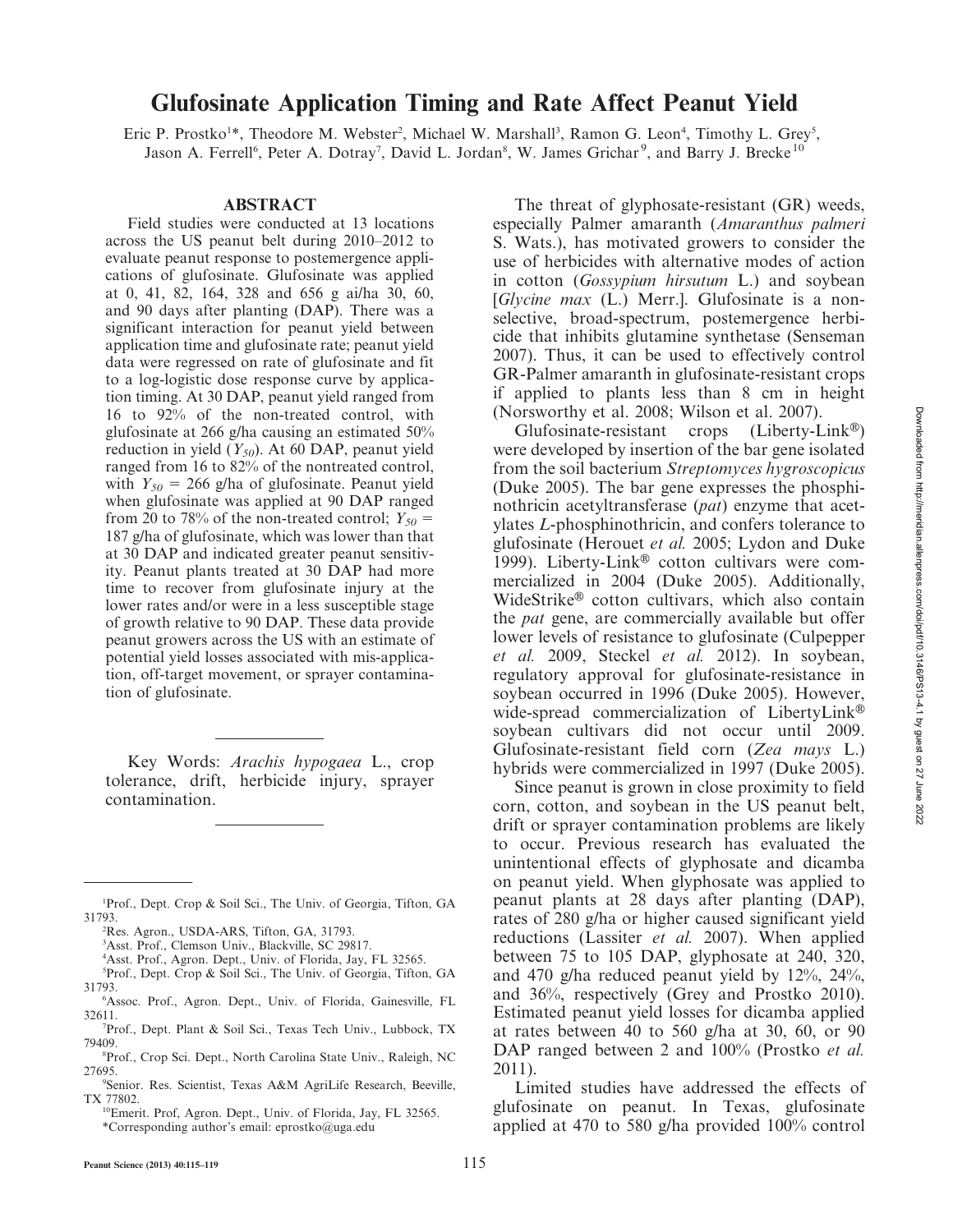Table 1. Locations, cultivars, and planting dates for the peanutglufosinate tolerance studies in 2010 to 2012.

| Year | Location        | Cultivar         | Planting date |
|------|-----------------|------------------|---------------|
| 2010 | Blackville, SC  | Georgia Greener  | May 25        |
| 2010 | Lamesa, TX      | FlavorRunner 458 | April 28      |
| 2010 | Yoakum, TX      | Florida-07       | May 27        |
| 2010 | Citra, FL       | Georgia-06G      | April 26      |
| 2010 | Jay, FL         | Florida-07       | May 6         |
| 2010 | Plains, GA      | Georgia-06G      | May 26        |
| 2010 | Ty Ty, GA       | Georgia-06G      | May 11        |
| 2011 | Plains, GA      | Georgia-06G      | May 31        |
| 2011 | Ty Ty, GA       | Georgia-06G      | May 9         |
| 2011 | Lewiston-       | Phillips         | May 16        |
|      | Woodville, NC   |                  |               |
| 2011 | Rocky Mount, NC | Phillips         | May 8         |
| 2011 | Jay, FL         | Florida-07       | May 19        |
| 2012 | Jay, FL         | Georgia-06G      | May 17        |

of simulated volunteer runner peanut cultivars (Grichar and Dotray 2007). Early tests conducted in North Carolina indicated that peanut yield was reduced 14 to 74% when glufosinate was applied at rates ranging between 135 to 538 g/ha (Jordan et al. 2011). Subsequent North Carolina tests reported peanut yield was reduced 33 to 75% by 302 g/ha of glufosinate in 4 out of 4 site-years and 25% by 123 g/ ha in 1 of 4 site-years (Johnson *et al.* 2012). However, both of these tests were conducted using only one application timing, approximately 25 to 28 DAP. Therefore, the objective of our research was to evaluate peanut yield response to glufosinate at 0, 41, 82, 164, 328, 656 g ai/ha applied 30, 60, or 90 DAP.

## Materials and Methods

Small-plot field trials were conducted at 13 locations across the US peanut belt during 2010 to 2012. A complete description of these locations is presented in Table 1. Production and pest management practices were followed according to local Cooperative Extension recommendations.

At all locations, herbicide treatments were arranged in a split-plot design. Time of application was the main plot with glufosinate rate as the subplot. Application timings were 30, 60, and 90 DAP and glufosinate rates were 0, 41, 82, 164, 328, 656 g ai/ha. A logarithmic scale with a common multiplier (e.g. 2) is recommended to evaluate herbicide dose response relationships (Seefeldt et al. 1995). The typical use rate of glufosinate in cotton and and soybean is 656 g ai/ha (Anonymous 2013). Generally, peanut plants were in the R1, R4- R5, and R6 stages of growth at 30, 60, and 90 DAP timings, respectively (Boote 1982). All treatments were replicated four to six times. Glufosinate was

applied using a  $CO<sub>2</sub>$ -pressurized sprayer calibrated to deliver 94 to 140 L/ha. All plot areas were maintained weed-free throughout the season using a combination of herbicides (clethodim, diclosulam, flumioxazin, imazapic, pendimethalin, and 2,4-DB) and hand-weeding. Peanut yield data were obtained by mechanical harvesting at maturity.

Data were analyzed using a mixed model ANOVA. Rate and timing of glufosinate were fixed effects, while site-years, replications, and interactions with these factors were considered random effects. Peanut yield data were regressed on rate of glufosinate and fit to a log-logistic curve (Seefeldt et al. 1995). The mathematical expression relating peanut yield to glufosinate rate was:

$$
y = c + \left[\frac{d - c}{1 + \left(\frac{x}{Y_{50}}\right)^b}\right]
$$

where  $c =$  the mean yield response at very high glufosinate doses,  $d =$  mean yield response of the nontreated control,  $Y_{50}$  = the glufosinate rate causing a 50% reduction in yield, and  $b =$  slope of the curve around  $Y_{50}$ . Differences in parameter estimates from the regression models were evaluated using t-tests with an alpha of 0.05 and  $t_{critical} = 1.96$  (Glantz and Slinker 2001). Similar to Askew and Wilcut (2001) and Jasieniuk et al. (1999), the nonlinear coefficient of determination  $(R<sup>2</sup>_{nonlinear})$  was calculated as:

$$
R_{nonlinear}^2 = 1 - \left(\frac{Residual \ sum \ of \ squares}{Corrected \ total \ sum \ of \ squares}\right)
$$

## Results and Discussion

There were significant interactions between time of application and glufosinate rate. Therefore, yield data were regressed on glufosinate rate by time of application.

30 DAP. Peanut yield as a percentage of the non-treated control at 30 DAP ranged from to 92 to 16% at 41 and 656 g/ha, respectively (Figure 1). This supports previous findings from North Carolina, where no major reductions in peanut yield were observed when glufosinate was applied 21 days after peanut emergence at rates  $\leq 67$  g/ha (Jordan et al. 2011). Additionally, in North Carolina peanut yield losses ranged from 33 to 75% when applied at 302 g/ha of glufosinate (Johnson et al. 2012). At higher rates in Texas (470 to 580 g/ha glufosinate), peanut death resulted when applied to plants that were 8 to 10 cm tall (Grichar and Dotray 2007).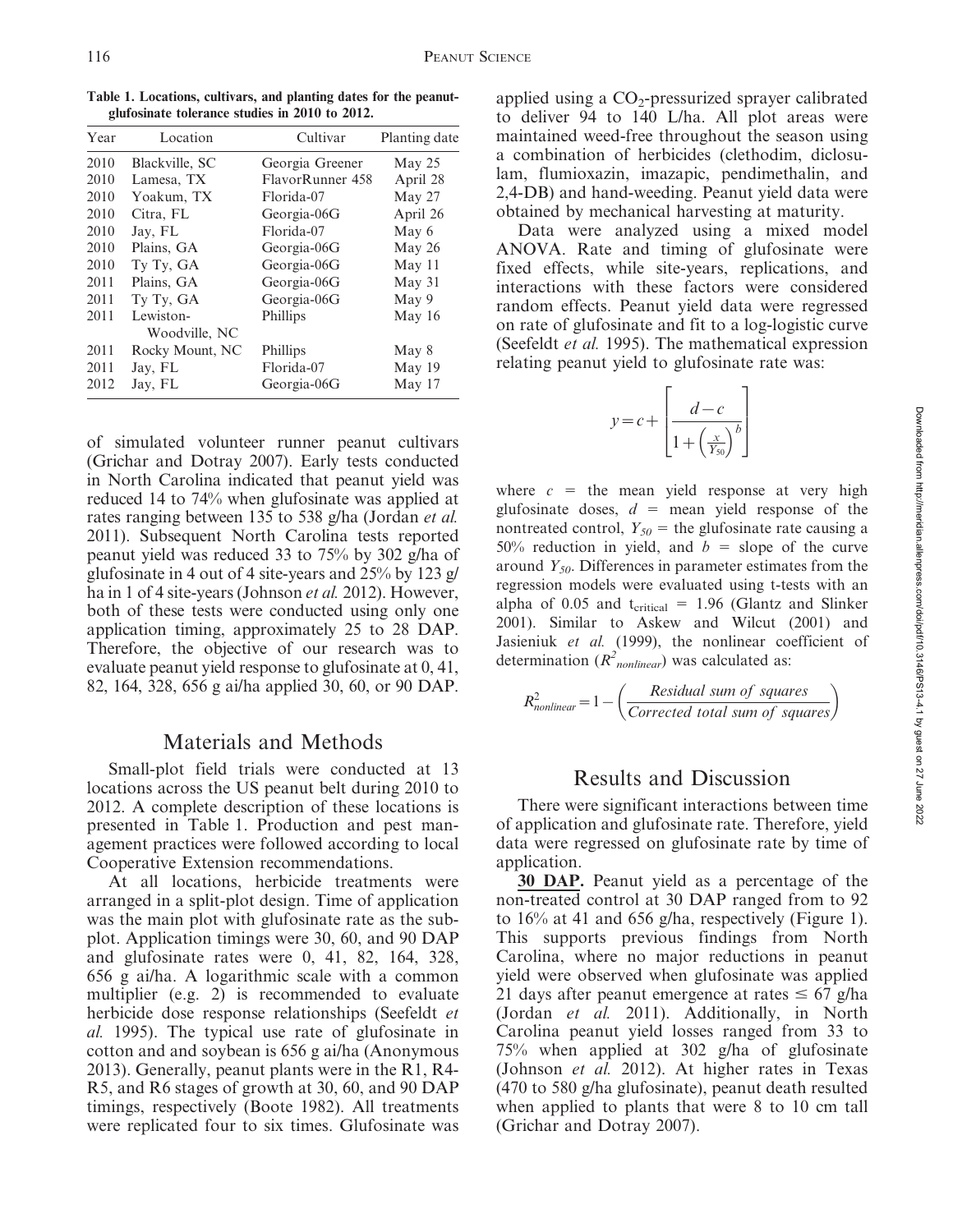

Fig. 1. Peanut yield loss response to glufosinate applied 30 days after planting averaged over 13 locations.  $y=12.3+$  $\frac{\delta 0.8}{1+\left(\frac{x}{2\epsilon\epsilon}\right)^{8.14}}$ ,  $R^2$ 266  $\overline{ }$  $_{nonlinear} = 0.75$ .

Peanut yield declined with increasing glufosinate rate, with the relationship described  $(R^2_{nonlinear} =$ 0.75) by a log-logistic curve. This particular function is frequently used to evaluate plant sensitivity across a range of herbicide doses, with biologically relevant parameters (Knezevic et al. 2007; Seefeldt *et al.* 1995). The estimate of the  $Y_{50}$ parameter was 266 g/ha, which is the amount of glufosinate needed to reduce peanut yield 50%. This value is often used to compare plant sensitivity

to an herbicide across plant types. For instance, the rate of glufosinate needed to reduce seedling biomass 50% ( $GR_{50}$ ) ranged from 63 to 160 g/ha for seven different weeds, including common ragweed (Ambrosia artemisiifolia L.), common lambsquarters (Chenopodium album L.), and velvetleaf (Abutilon theophrasti Medik.) (Tharp et al. 1999). However, established common bermudagrass had a  $GR_{50}$  of 990 g/ha of glufosinate (Webster et al. 2004). Lassiter et al. (2007)

 $\sqrt{2}$ 

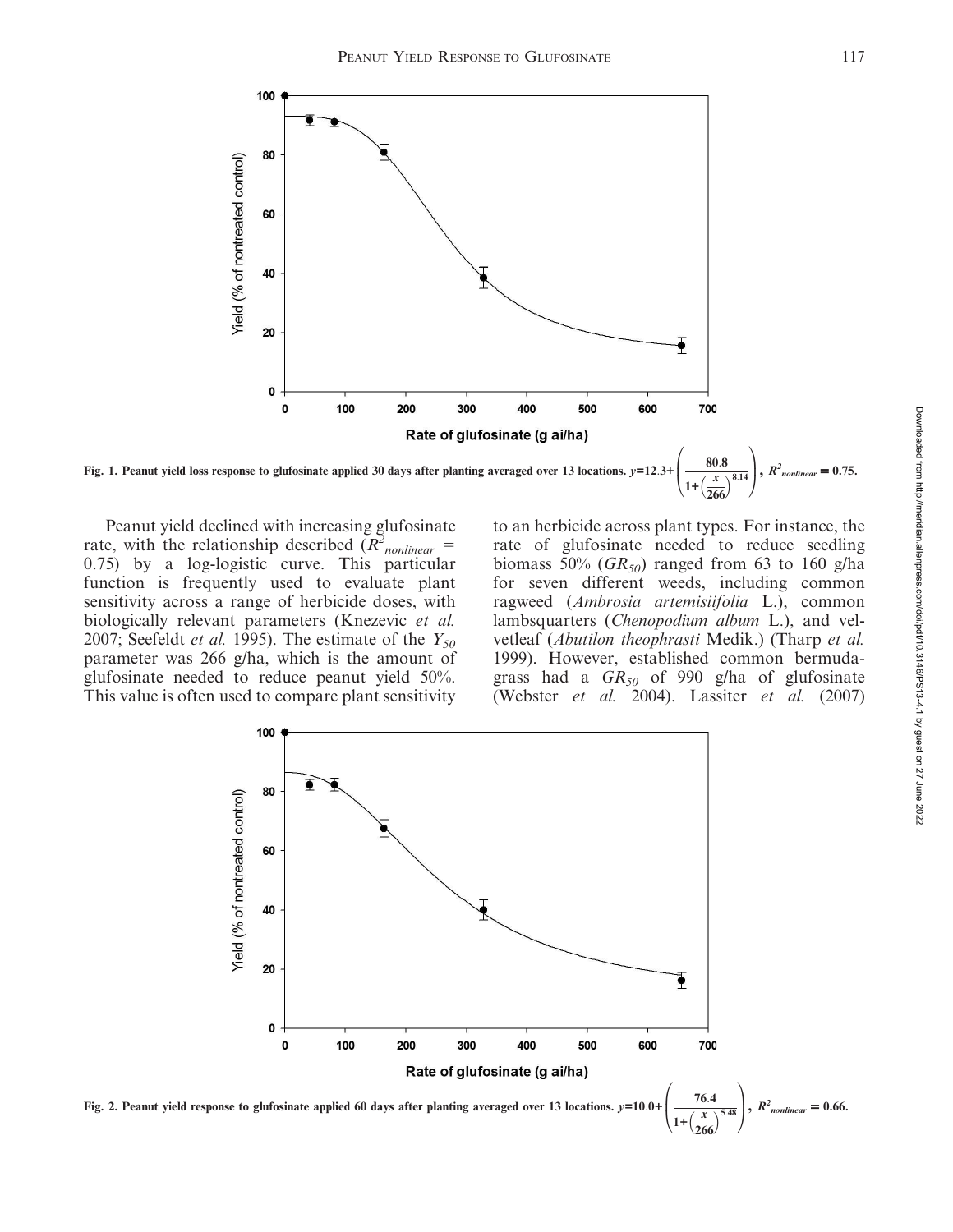| Timing | $c$ (s.e.) |      | $d$ (s.e.) |      |      | b (s.e.) |     | $Y_{.50}$ (s.e.) | $\mathbf{D}^2$<br>nonlinear |
|--------|------------|------|------------|------|------|----------|-----|------------------|-----------------------------|
| 30 DAP | 12.3       | 3.64 | 93.1       | 1.95 | 8.14 | 1.20     | 266 | 13.8             | 0.75                        |
| 60 DAP | 10.0       | 6.80 | 86.4       | 2.50 | 5.48 | 1.20     | 266 | 27.8             | 0.66                        |
| 90 DAP | 5.0        | 8.00 | 88.0       | 4.40 | 3.60 | 0.89     | 187 | 32.0             | 0.61                        |

Table 2. Parameter estimates and the standard errors (s.e.) from the log-logistic regression equations from Figures 1, 2, and 3.

 $c =$  the mean yield response at very high glufosinate doses;  $d =$  mean yield response of the non-treated control;  $b =$  slope of the curve around  $Y_{50}$ ; and  $Y_{50}$  = the glufosinate rate causing a 50% reduction in yield.

evaluated glyphosate drift on peanut and determined that  $Y_{50}$  values ranged from 244 to 788 g/ha.

60 DAP. At this application timing, peanut yield ranged from to 82 to 16% of the non-treated control at 41 and 656 g/ha, respectively (Figure 2). The relationship was described by a log-logistic regression ( $R^2_{nonlinear} = 0.66$ ). The  $Y_{50}$  was 266 g/ha of glufosinate, with  $b = 5.48$  (Table 2); based on ttests, both values were equivalent to those parameter estimates at 30 DAP.

90 DAP. Peanut yield ranged from to 78 to 20% of the non-treated control at glufosinate rates of 41 and 656 g/ha, respectively (Figure 3). The  $Y_{50}$  from the log-logistic regression model was 187 g/ha, which was lower ( $t = 2.28$ ) than the  $Y_{50}$  at 30 DAP (266 g/ha). This suggests that glufosinate applied at 90 DAP was more sensitive to glufosinate than when applied at 30 DAP. The slope of the regression curve around the  $Y_{50}$  ( $b = 3.6$ ) at 90 DAP was less ( $t = 3.02$ ) than that at 30 DAP ( $b =$ 8.14), with each of these similar to the slope at 60 DAP. Peanut yield at the highest glufosinate rate was between 15 and 20% of the nontreated control

for all application dates. As a result, the smaller slope at 90 DAP and the convergence of peanut yield at the maximum glufosinate rates suggests that peanut at 90 DAP was more sensitive to lower glufosinate rates than those applied at 30 DAP. One potential explanation is that the 30 DAP treatment may have had more time during the growing season before harvest to recover from glufosinate injury. Additionally, there may have been differences in peanut sensitivity to glufosinate among plant growth stages at the time of application.

#### Summary and Conclusions

These results provide growers across the U.S. Peanut Belt with an estimate of potential yield losses caused by a range of rates of glufosinate applied at three different growth stages. Consequently, decisions can be made to determine if a peanut crop that is unintentionally treated with glufosinate should be managed for production or terminated.